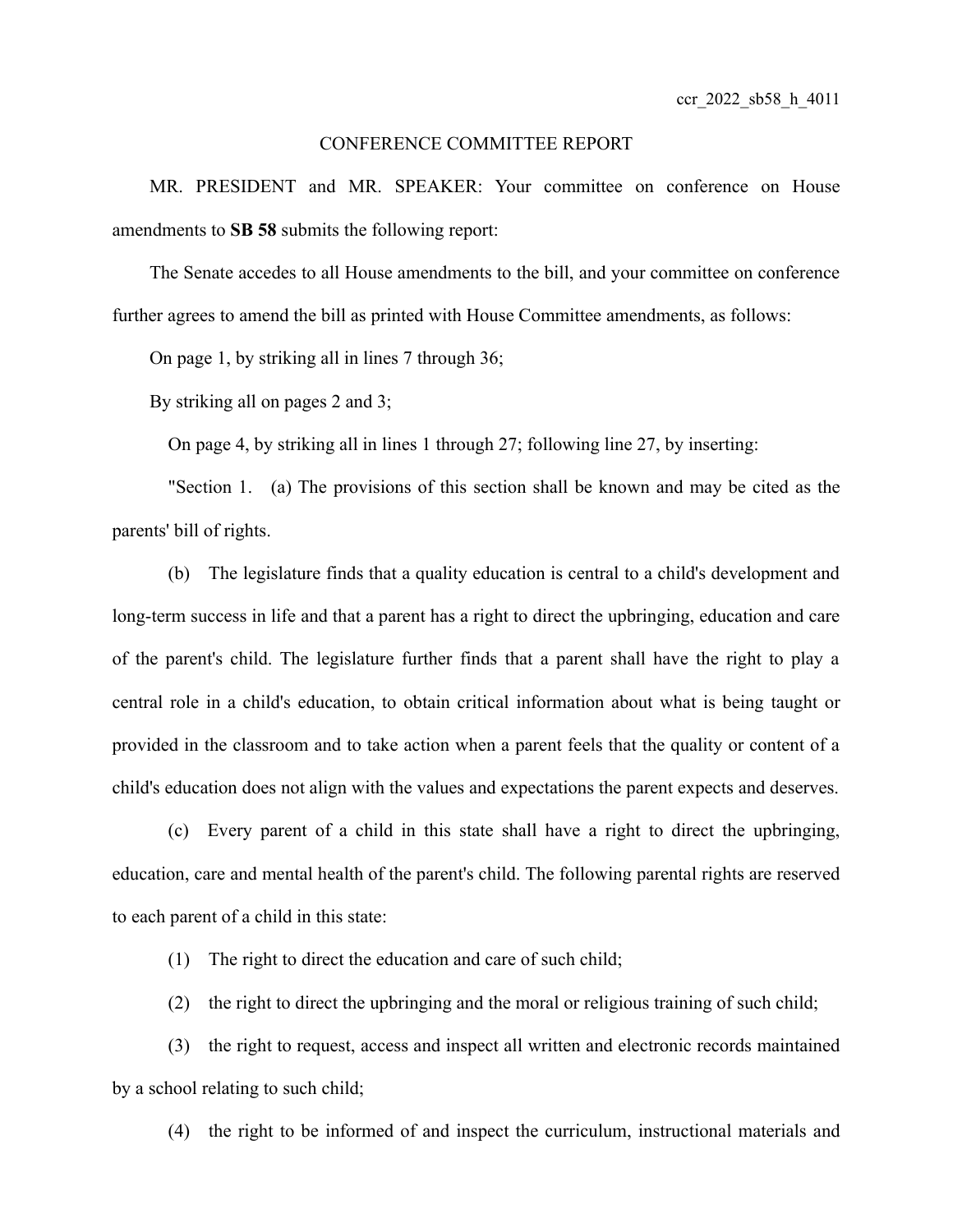any other materials that are made available or taught to such child in the child's school;

(5) the right to attend publicly designated meetings of the local school board and the right to question and address school officials during designated public comment periods or through letters, electronic communications or in-person meetings;

(6) the right to make healthcare and medical decisions for such child;

(7) the right to expect that such child, and each teacher and educator of such child, shall not be compelled to affirm, believe, profess or adhere to any idea that violates the civil rights act of 1964;

(8) the right to expect that no course of instruction or unit of study shall direct or otherwise compel the child to personally affirm, adopt or adhere to any idea that violates the civil rights act of 1964;

(9) the right to expect that the child's school shall not contract for teacher professional development with providers that promote racially essentialist doctrines or practices that have been held to violate the civil rights act of 1964;

(10) the right to expect that each teacher and educator of such child will endeavor to present facts without distortion, bias or personal prejudice;

(11) the right to expect that each teacher and educator of such child shall work to eliminate coercion that forces teachers and educators to support actions and ideologies that violate individual professional integrity; and

(12) the right to assert any other inalienable or constitutional right that is reserved to the parent and the child pursuant to state or federal law.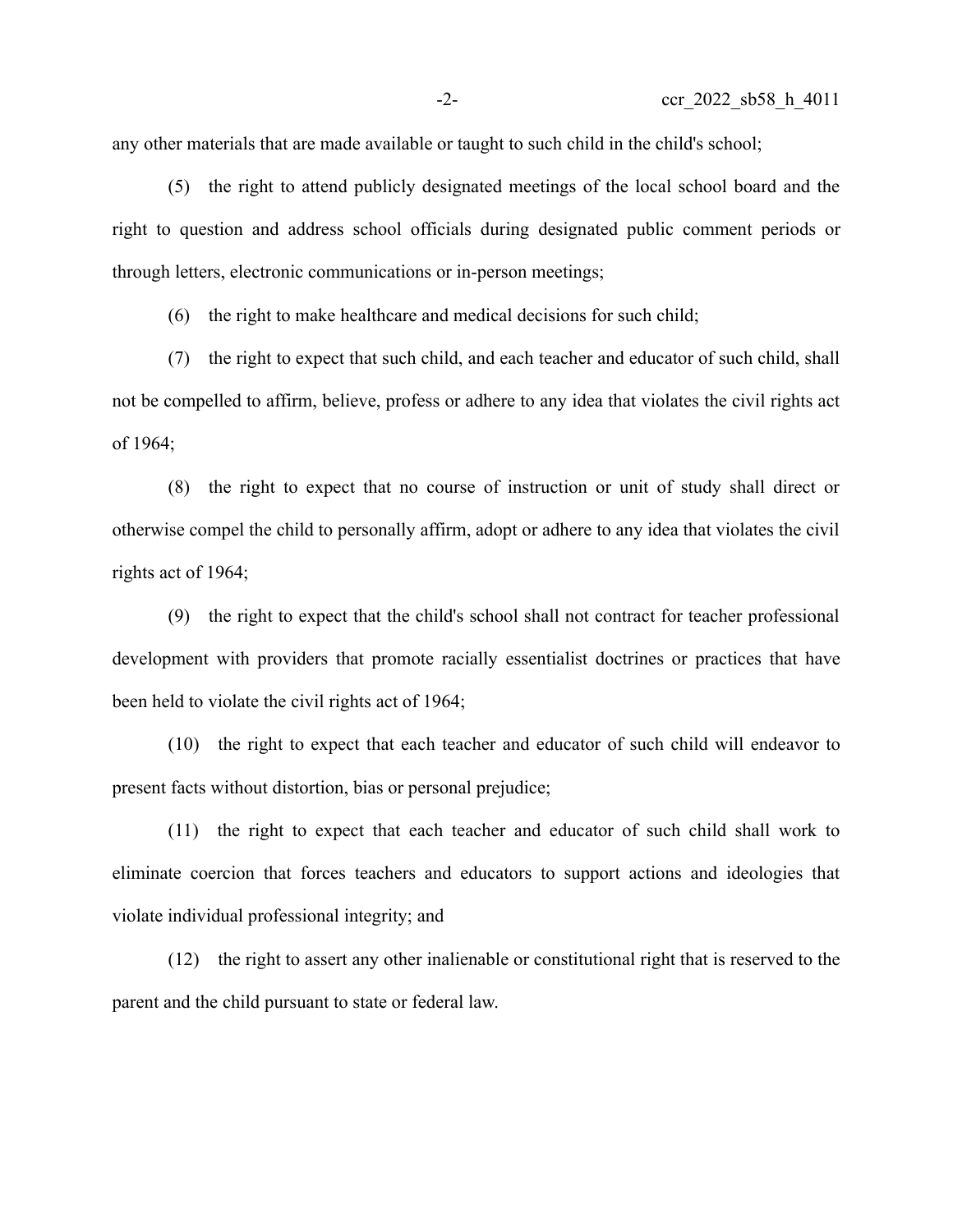(d) The board of education of each school district shall develop and adopt policies to guarantee a parent's right to be involved in a child's education. Such policies shall be developed in consultation with parents, teachers and school administrators and shall include policies and procedures for a parent to:

(1) Be informed of and have the ability to inspect any materials, activities, curriculum, syllabi, surveys, questionnaires, books, magazines, handouts, professional development and training materials and any other materials or activities that are provided to the parent's child;

(2) inspect and review any educational or health records maintained by the school that pertain to the parent's child;

(3) object to any learning material or activity on the basis that such material or activity harms the child or impairs the parent's firmly held beliefs, values or principles and withdraw such child from the activity, class or program in which the material is used; and

(4) challenge the material or educational benefit of any book, magazine or any other material available to students in the school library such that a successful challenge results in the removal of the book, magazine or material from the school.

(e) As used in this section, "parent" means a parent, guardian or custodian or any other person who has authority to act on behalf of a child.";

Also on page 4, in line 29, by striking "Kansas register" and inserting "statute book";

And by renumbering sections accordingly;

On page 1, in the title, in line 1, by striking all after "concerning"; by striking all in lines 2 and 3; in line 4, by striking all before the period and inserting "education; relating to schools and